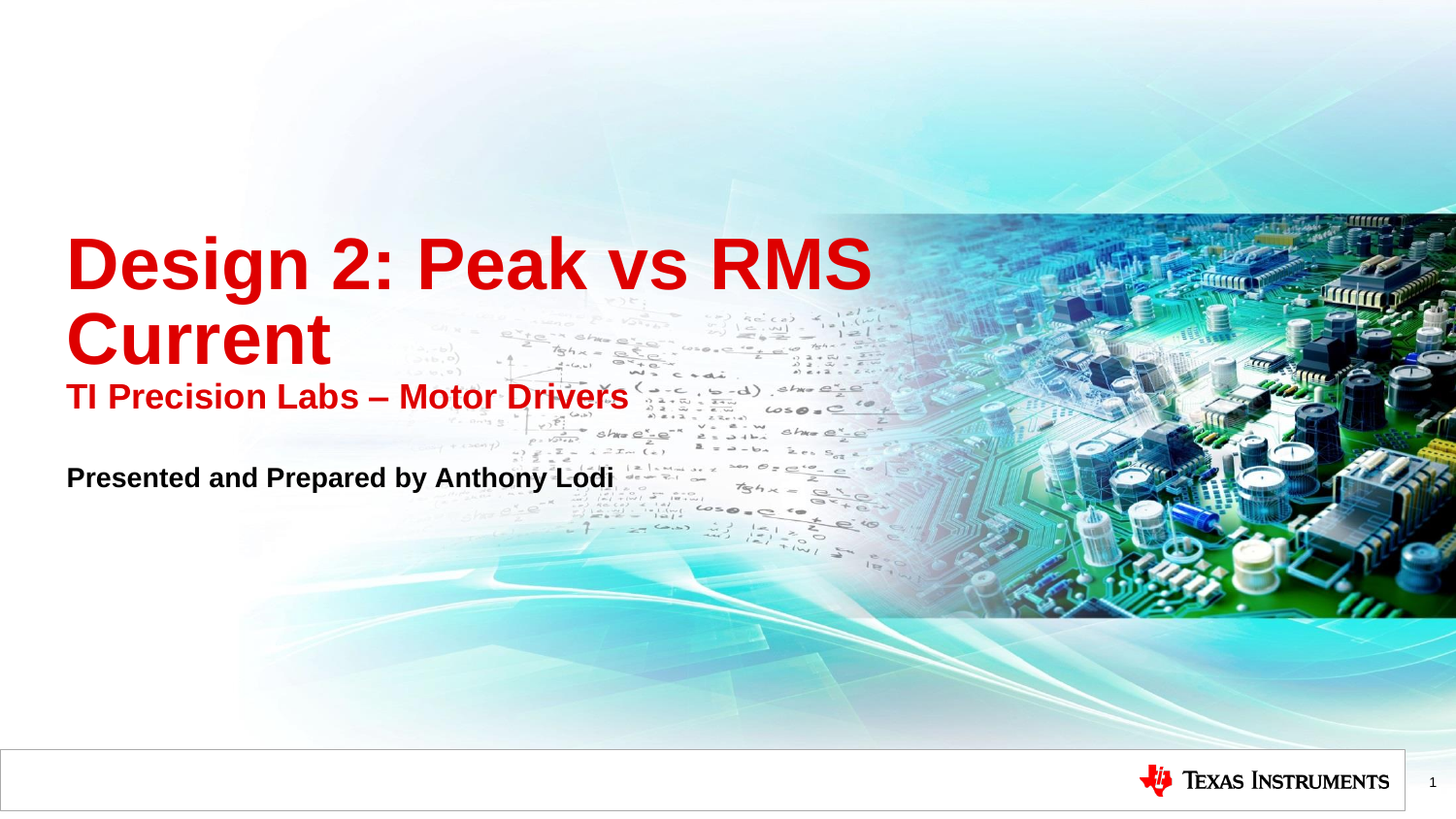#### **Overview**

- What is peak current?
- What is RMS current?
- Why is peak current important?
- What role does RMS current play in driving a motor?
- RMS current in Brushed, Stepper, and Brushless DC motors
- Current protection features

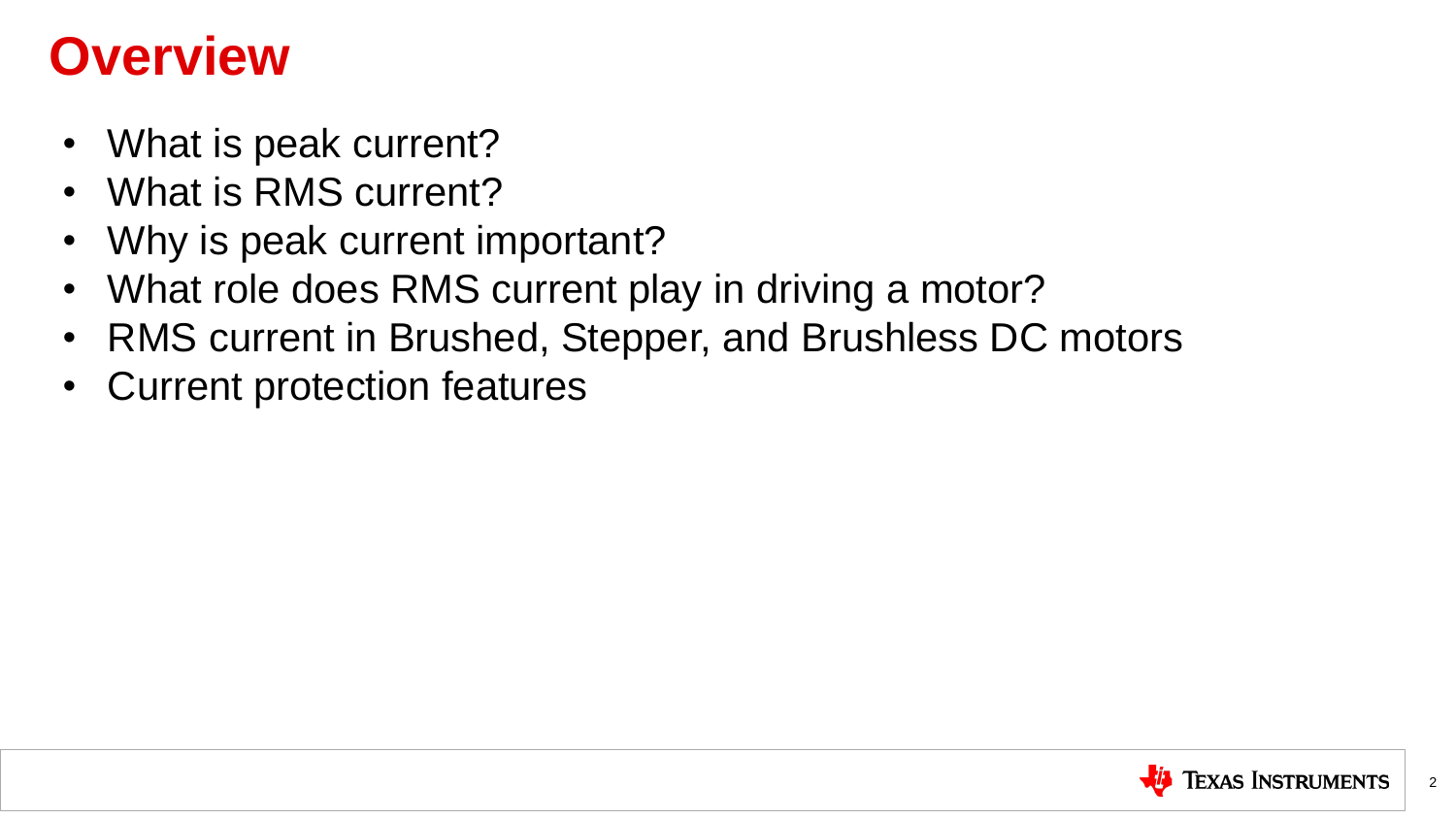#### **RMS vs. peak current: an example**

- Wall outlet in United States is 120V AC
- Voltage actually alternates between about +/- 170V
- Root Mean Squared (RMS) value is 120V

• Peak value is 170V



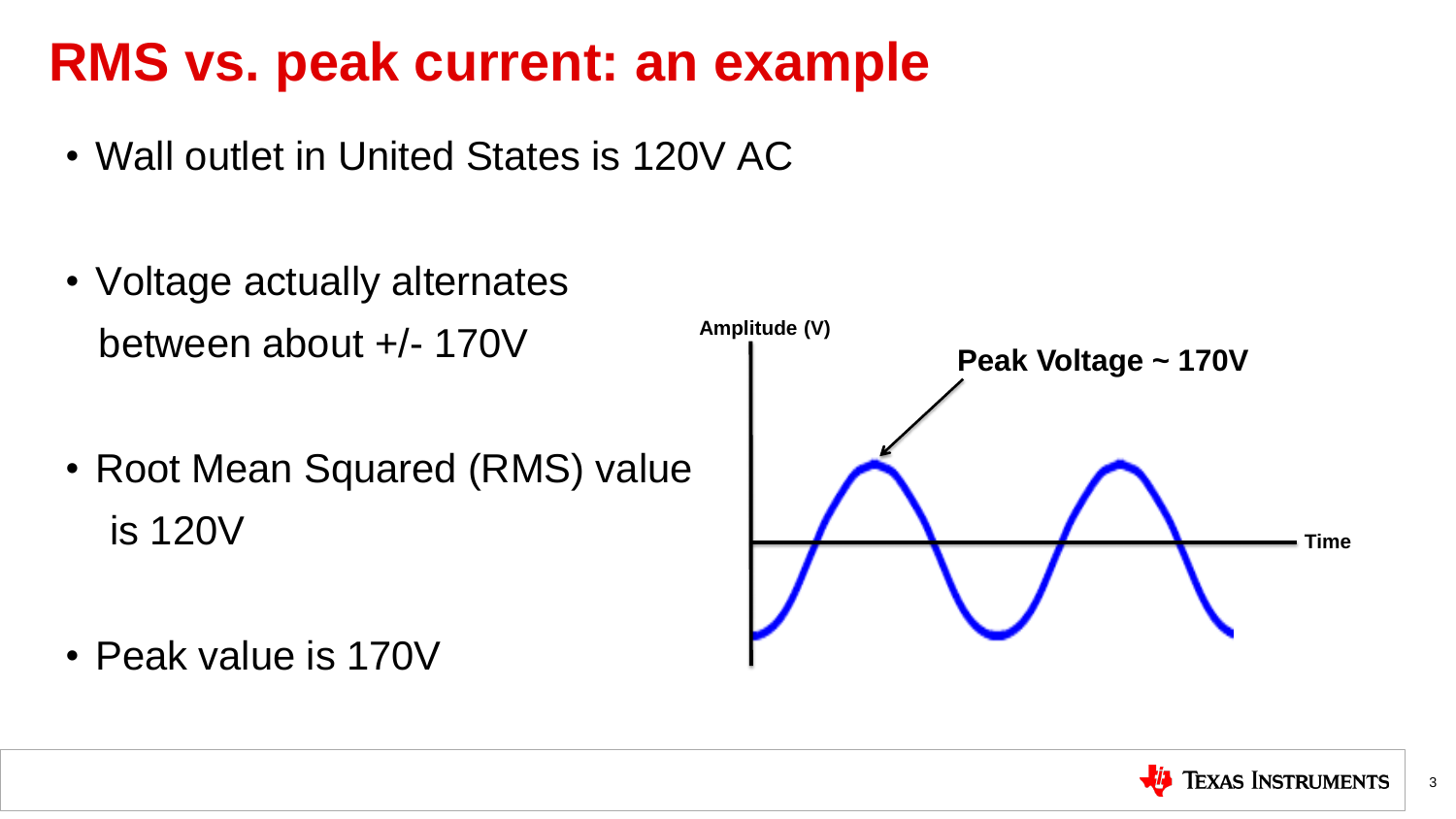#### **What is peak current and what is RMS current?**

- Peak current is the maximum current at a given time
- RMS current is the average current over time

 $Power = (RMS Current)^2 \times Resistance$ 



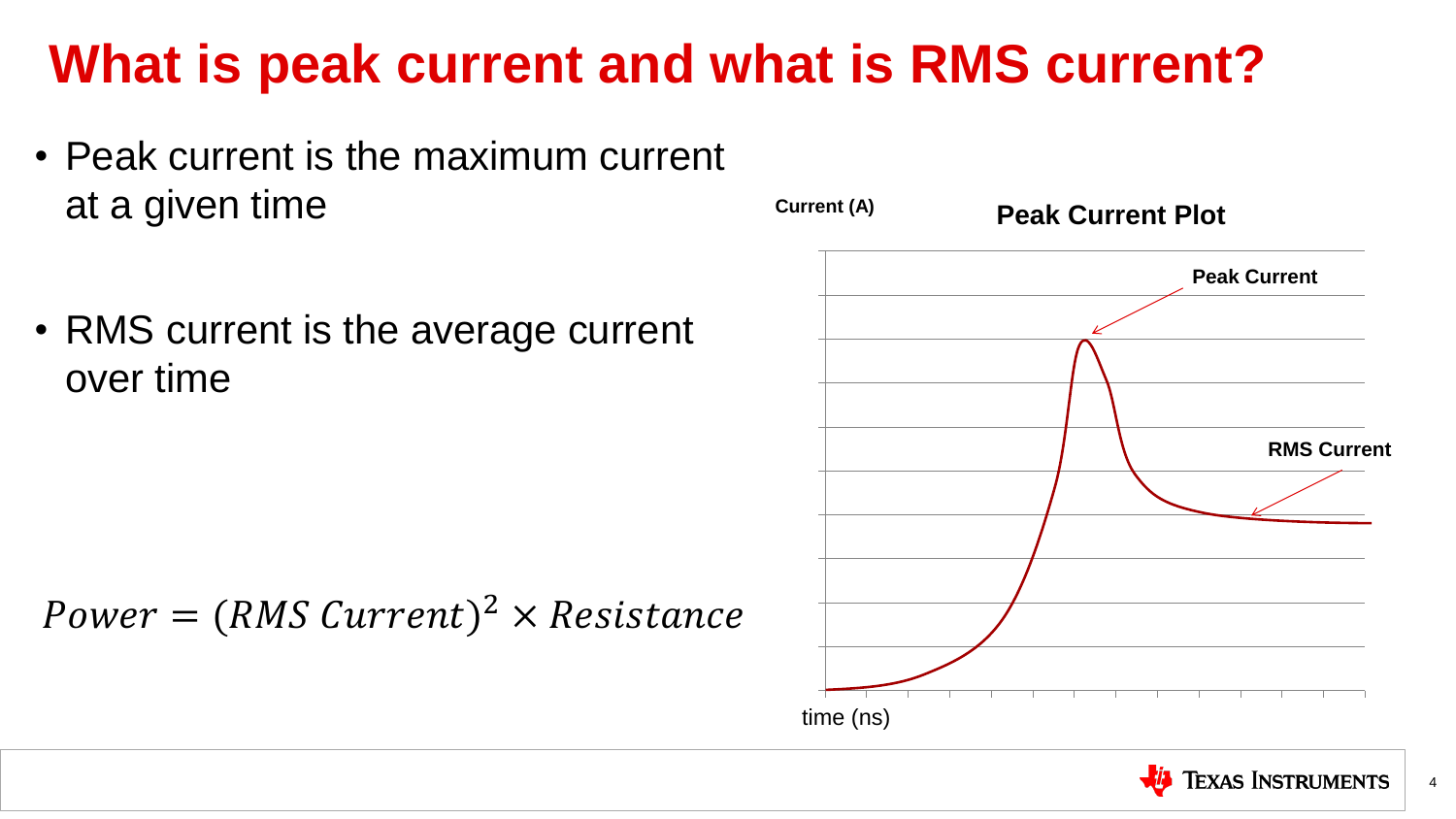# **Why is peak current important?**

- Current spikes are common when driving a motor
- Current spikes can potentially damage equipment
	- Shoot through or external short
	- Rotor lockup
	- Startup
- It is important to monitor these events to prevent damage





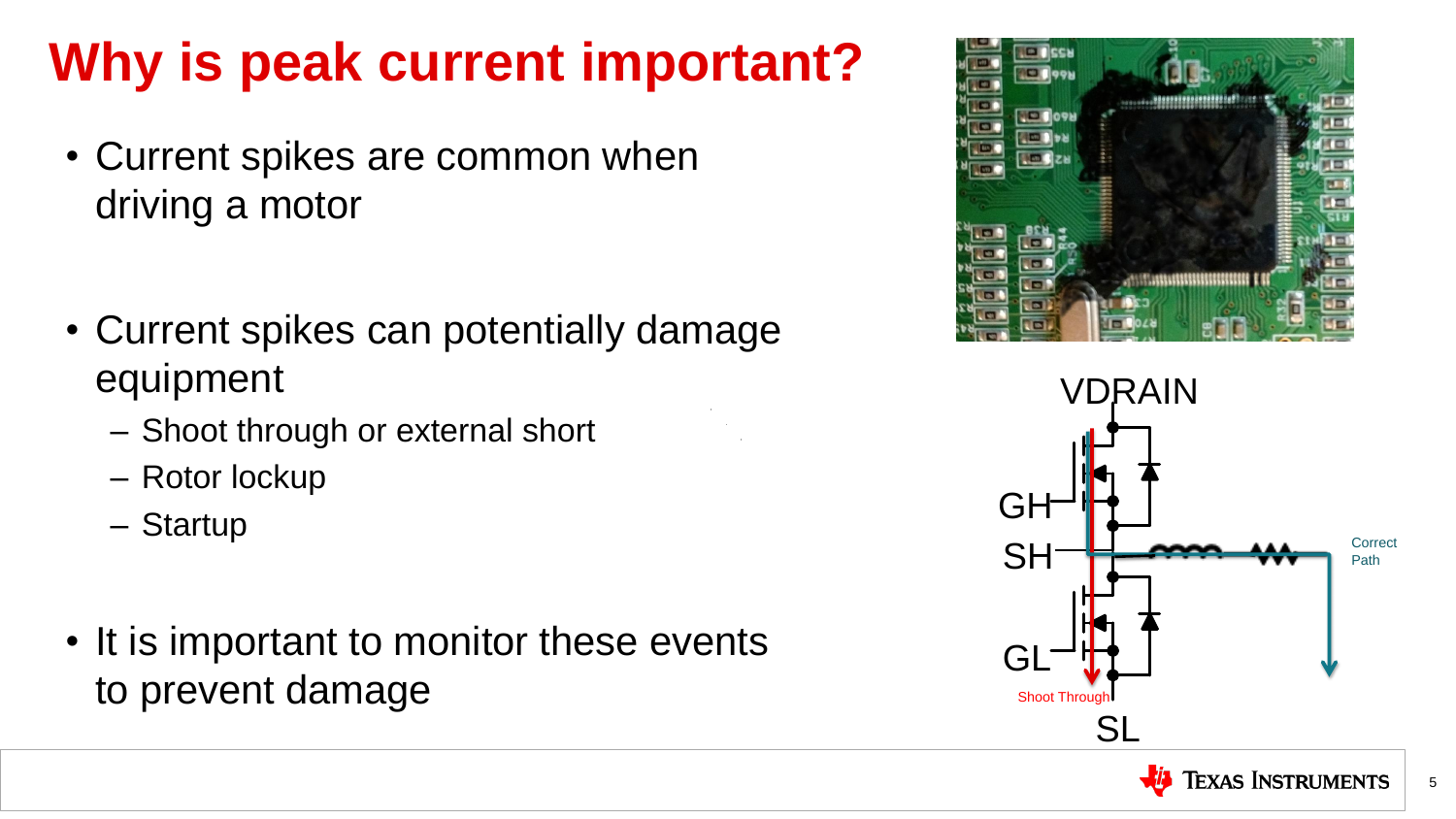- The current through the stator of the motor produces a magnetic field to perform commutation
- The current through the stators of the motor is related to the torque of the motor

#### **What role does RMS current play in driving a motor? U**

• PWM signals used to adjust the average current flow



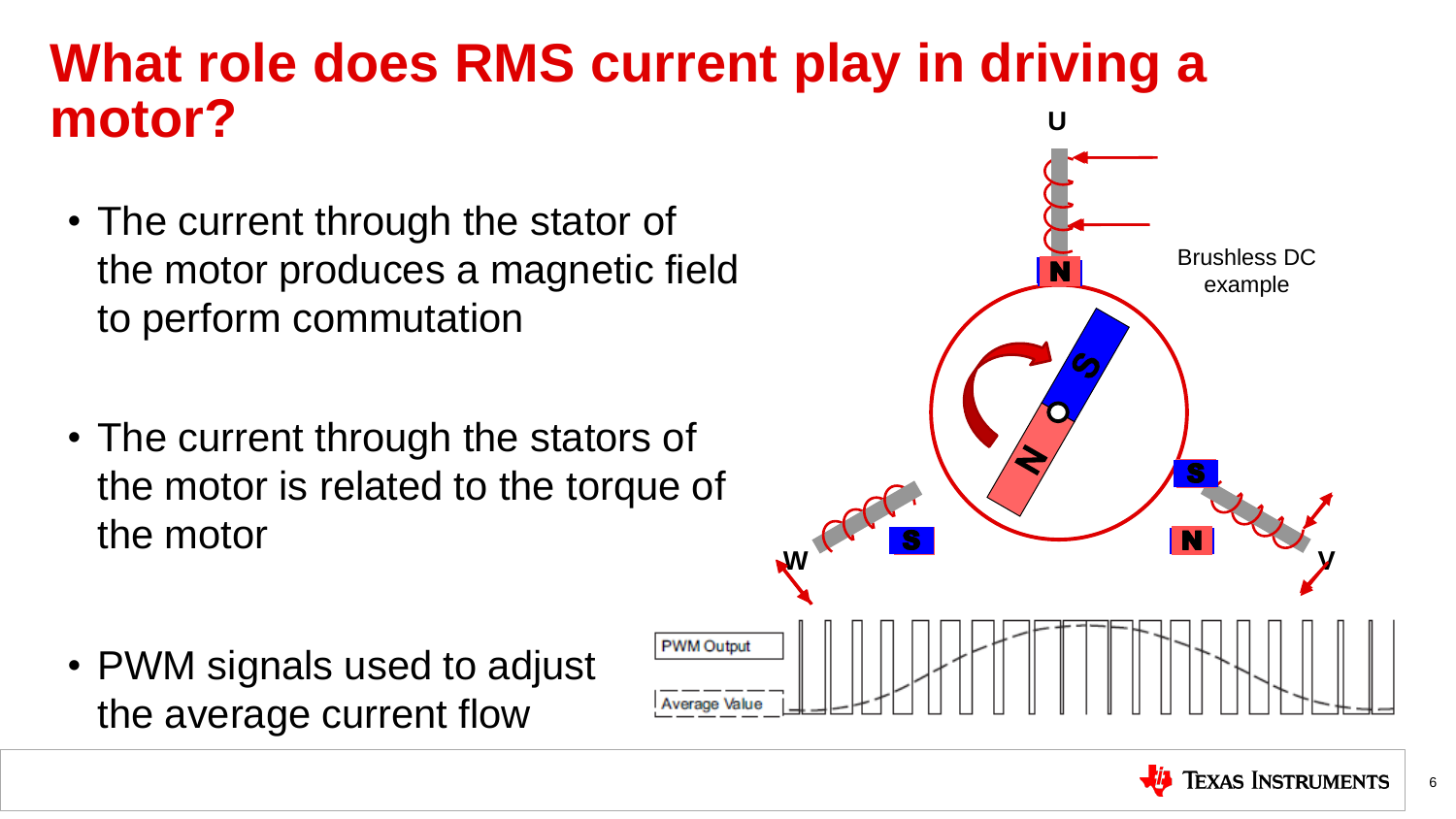## **RMS current in brushed motors**

• Brushed-DC motor drivers use pulse width modulation to adjust the current supplied to the motor to change the torque and speed.

• To find out more info on Brushed-DC motors and motor control, visit the *Motor Drivers: Brushed-DC Motors* section of this training series



#### **Startup current transitioning to RMS**



**current in a Brushed DC motor**

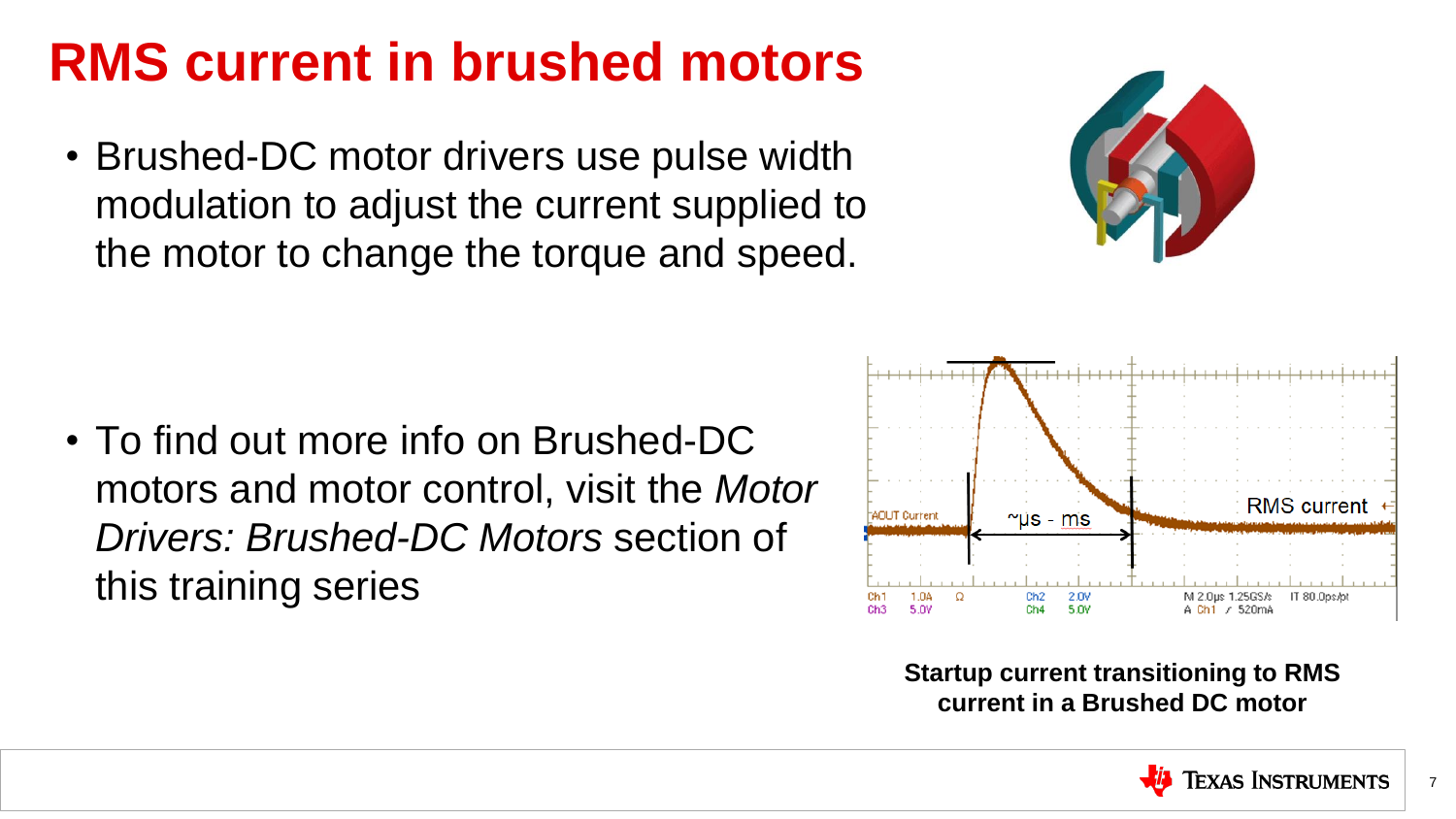



## **RMS current in stepper motors**

• Stepper motors step through different current levels in each stator winding to achieve the desired rotor position

• To find out more info on stepper motor commutation and the importance of current, visit the *Motor Drivers: Stepper Motors*  section of this training series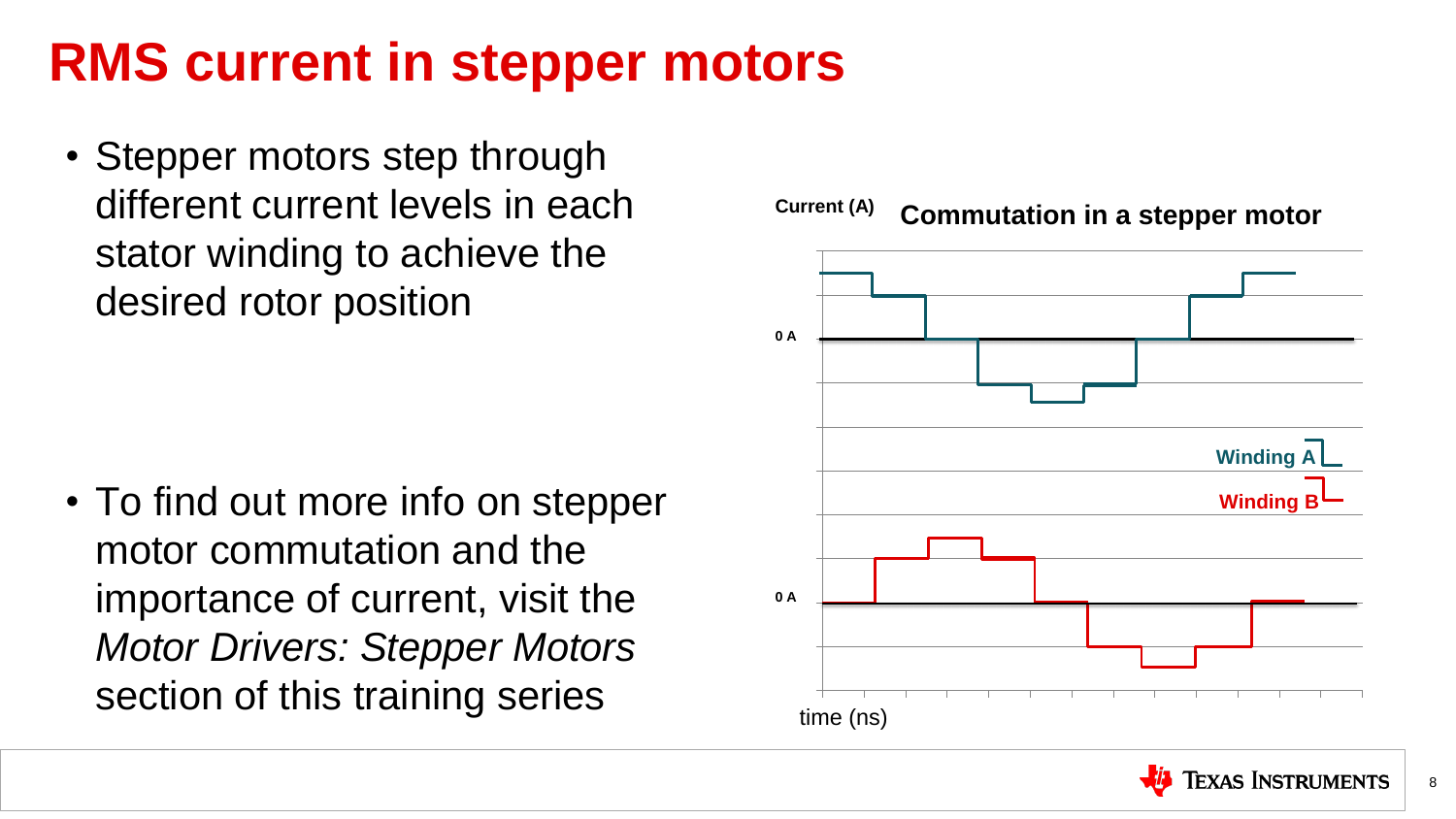## **RMS current in brushless DC motors**

- Trapezoidal vs. Sinusoidal commutation generally uses different current waveforms to perform commutation
- To find out more info on Brushless DC (BLDC) motor commutation and the importance of current, visit the *Motor Drivers: Brushless-DC Motors* section of this training series





#### **Peak Current**

 $\sqrt{2}$ 



= *Sinusoidal RMS Current*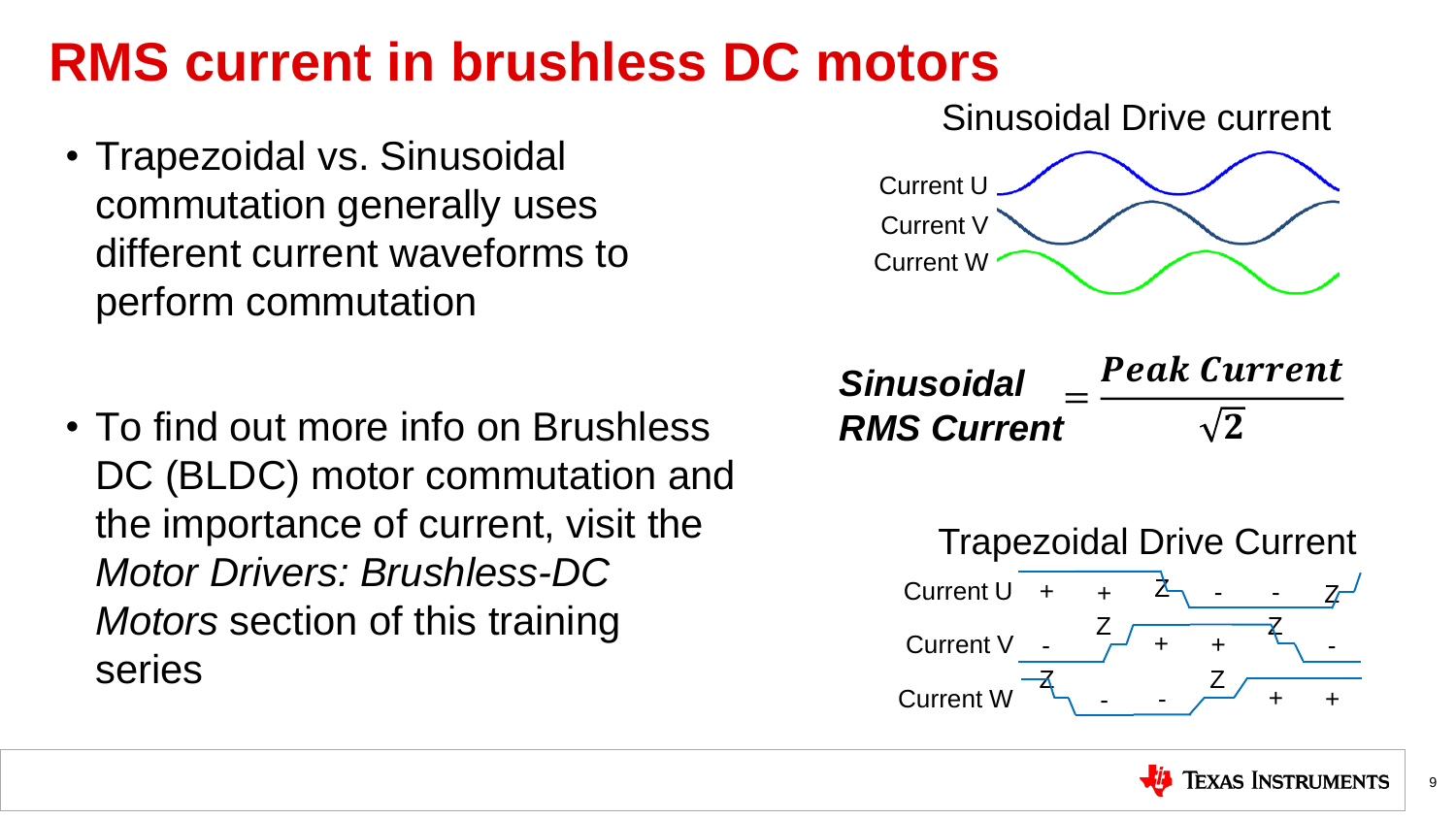#### **Current protection features**

- Overcurrent protection
- Thermal protection
- For more information on the safety features that are available in in TI motor drivers, visit the *Motor Drivers: Motor Technology* section of this presentation series